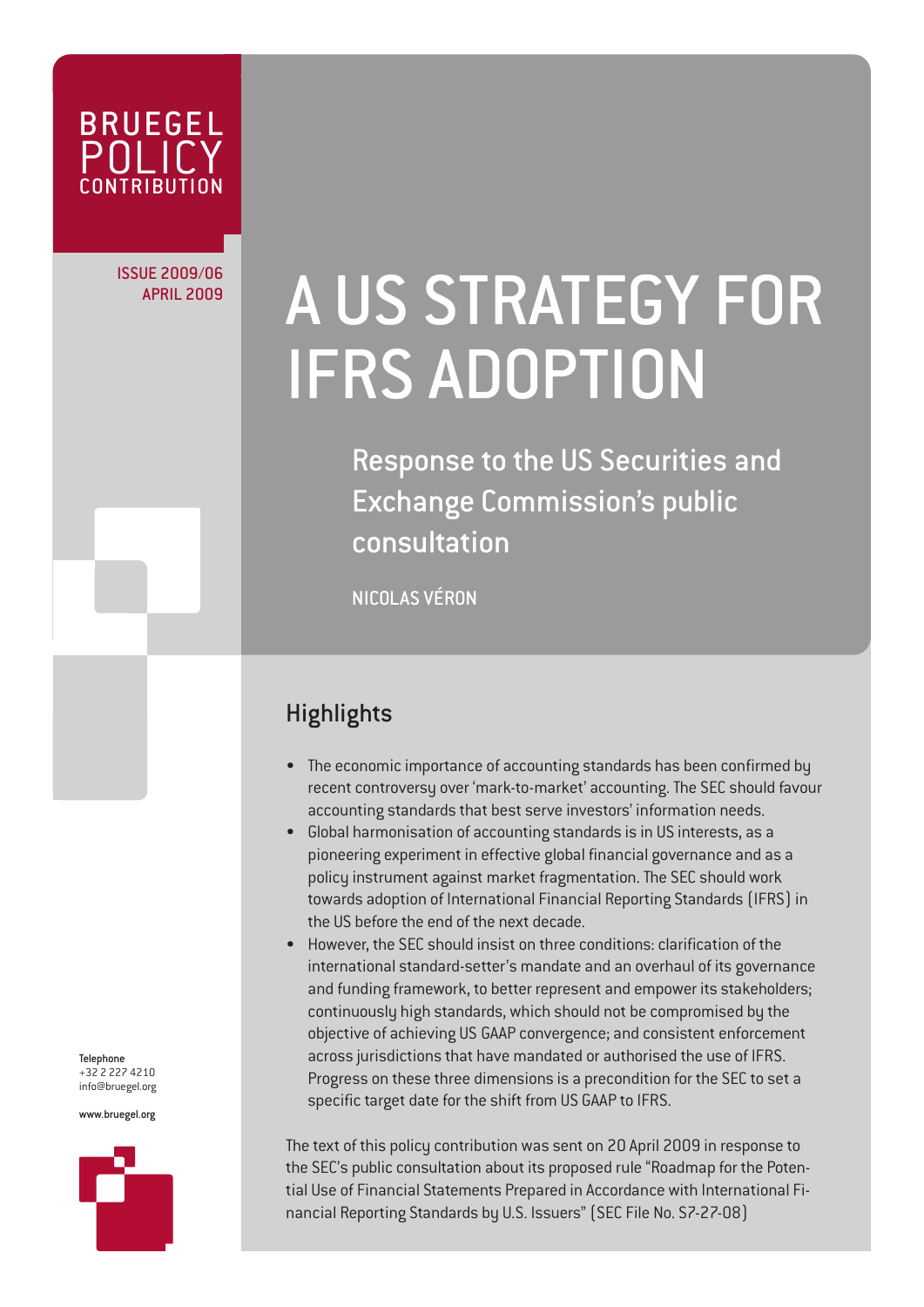BRUEGEL POLICY **CONTRIBUTION** 

# A US STRATEGY FOR IFRS ADOPTION

## Response to the US SEC's public consultation

## NICOLAS VÉRON, APRIL 2009

Attn. Elizabeth M. Murphy, Secretary U.S. Securities and Exchange Commission 100 F Street, N.E., Washington, D.C. 20549

Re: Roadmap for the Potential Use of Financial Statements Prepared in Accordance with International Financial Reporting Standards by U.S. Issuers / File No. S7-27-08

#### EXECUTIVE SUMMARY

It is in the U.S. interest to favor success of the "global accounting experiment", the endeavor to set common accounting standards for the entire world. SEC decisions about U.S. recognition of IFRS will have a significant impact on this project. The SEC must articulate a clear long-term vision for IFRS, compatible with political and economic realities both in and outside the U.S. It must also implement its vision flexibly enough to accommodate the multiple tensions in this policy area, which have been emphasized and exacerbated by the financial crisis as illustrated in particular by the controversies over fair value accounting.

Specifically, clarity of purpose is needed in three broad areas:

1. Mandate, Governance, and Funding: The standard-setting organization needs a governance framework that suits its global responsibility. Its mandate must be clarified, with an unambiguous orientation towards investors' information needs. The SEC should defend financial reporting transparency as contributive not detrimental to financial stability, including in the current crisis environment. The poorly designed "Monitoring

Board" created earlier this year must be replaced by a broader governing body with fair representation of IFRS stakeholders in coherence with the mandate, which should entail strong representation and empowerment of global users of financial information. In parallel, the SEC should insist on a complete overhaul of the standard-setting organization's funding framework.

- 2. Standards Content and Quality: Quality of standards, in compliance with the mandate of international standard-setting, must be the top priority, above convergence between IFRS and U.S. GAAP. A revamped agenda-setting process should also incorporate the aim of reducing the unnecessary complexity that has developed under IFRS, and improve the standards' enforceability.
- 3. Enforcement: Switching from U.S. GAAP to IFRS can only be justified if the benefits of enhanced comparability are greater than the significant transition costs. As a consequence, international consistency of implementation and enforcement should be an integral part of the SEC's strategy for IFRS recognition. The SEC should create strong coordination structures with the world's accounting enforcement agencies to promote best practices and prevent local regulatory capture. In Europe, it should encourage the integration of enforcement capacities at EU level.

Given the magnitude and complexity of these requirements, it will be difficult for the SEC at this stage to set a firm date for IFRS adoption in the U.S. However, it should exert significant pressure to ensure rapid progress in the three directions indicated above, so as to enable completion of U.S. adoption before the end of the next decade.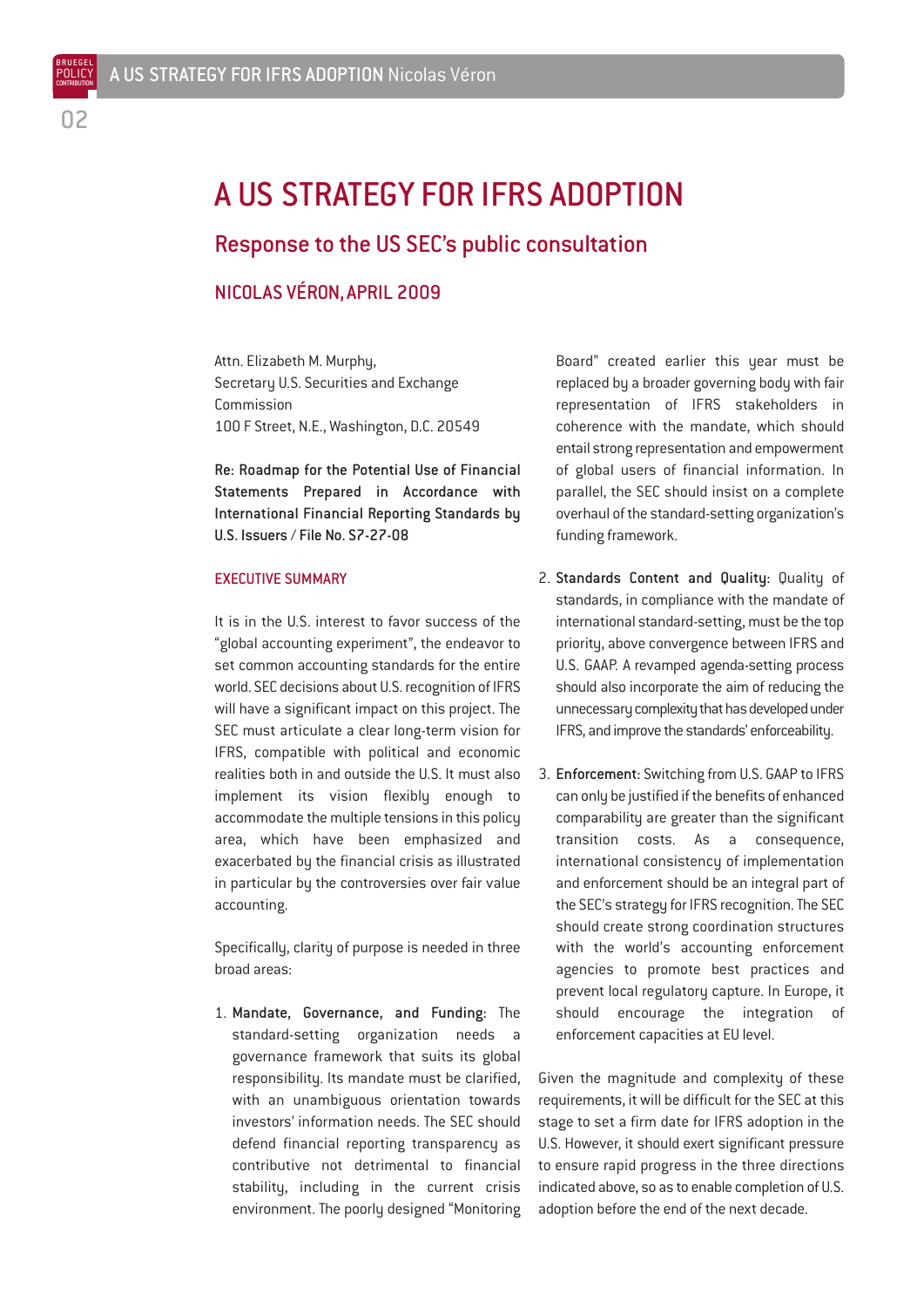BRUEGEL POLICY **CONTRIBUTION** 

#### Dear Ms. Murphy and Commissioners:

I greatly appreciate the opportunity to comment on the SEC Roadmap for the Potential Use of Financial Statements Prepared in Accordance with International Financial Reporting Standards (IFRS) by U.S. Issuers (File No. S7-27-08).

Bruegel is a European think tank devoted to international economics, which started operations in Brussels in 2005 with the support of a number of European member state governments and international companies. Its publications, research programme, and other detailed information are available at www.bruegel.org.

Bruegel's stated aim is to contribute to the quality of economic policymaking in Europe through open, fact-based and policy-relevant research, analysis and discussion. Global interdependence in accounting standard-setting is such that the present communication to the SEC falls under this mandate. As explained below, the impact of the SEC's future decisions on IFRS recognition will extend far beyond the U.S. borders and will affect European policymaking in a material way.

This note represents my personal views as a research fellow, not those of Bruegel as an organization. Accounting standard-setting is a topic to which I have devoted significant attention since 2002. I believe that my Bruegel work, private consulting activity, and nonprofit activities<sup>1</sup> do not introduce a commercial or special-interest bias to my views nor do they impair the integrity of my research in the debate about accounting standardsetting.

#### GENERAL POLICY ORIENTATION

Much is at stake in the debate on IFRS recognition in the U.S. The most immediate impact is that any decision will have implications for U.S. companies, investors on U.S. capital markets, and U.S. financial competitiveness. If it results in lower-quality financial reporting, or if the increase in financial reporting quality and/or comparability does not compensate for the cost of transition<sup>2</sup>, then IFRS should not be endorsed by the SEC.

But this is not the only dimension that the SEC should consider. Seen in a global context, future SEC decisions about IFRS recognition will have a significant impact beyond the U.S.:

- To a large extent, the SEC's attitude will determine the future of the International Accounting Standards Board (IASB). SEC endorsement has arguably been the central strategic objective of the IASB since its creation in 2001, and of the International Accounting Standards Committee (IASC) for several years before. If only for this reason, an outright rejection of IFRS by the SEC would severely impair the IASB's credibility. Absent the prospect of future U.S. adoption of IFRS, existing strains could develop to undermine the ability of the IASB to lead international accounting standard-setting. It is imaginable that IFRS would then gradually unravel: non-U.S. jurisdictions, including those which have already adopted IFRS, may entrust future standard-setting to regional or national bodies, or alternative global standards issued by other standard-setting entities may supersede IFRS.
- Beyond accounting, the outcome will have implications for global financial governance more generally. Though perhaps not the most visible to the general public, international accounting standards-setting is one of the most advanced experiments in financial and even economic policymaking on a global scale. Failure of this experiment may negatively

1. These include participation in the Accounting and Auditing Practices Committee of the International Corporate Governance Network since 2004, and in the CFA Institute's Corporate Disclosure Policy Council since 2008.

2. See Luzi Hail, Christian Leuz and Peter Wysocki, "Global Accounting Convergence and the Potential Adoption of IFRS by the United States: An Analysis of Economic and Policy Factors", February 2009, available at http://ssrn.com/abstract=1 357331

*'SEC decisions about IFRS recognition will have a significant impact beyond the U.S. To a large extent, the SEC's attitude will determine the future of the International Accounting Standards Board. An outright rejection of IFRS by the SEC would severely impair the IASB's credibility.'*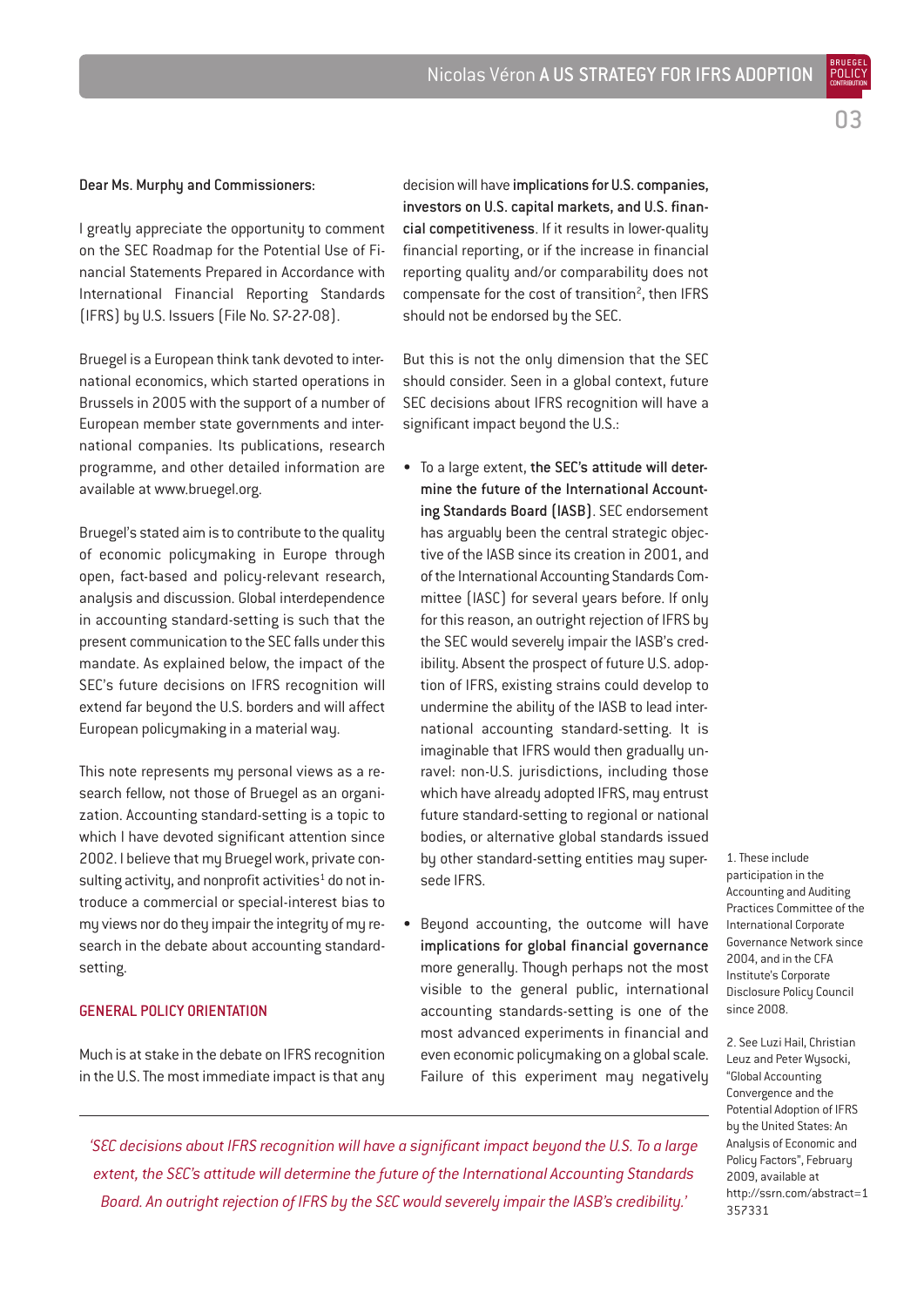

BRUEGEL POLICY **CONTRIBUTION** 

> 3. See for example the *Financial Times* editorial, "Lessons learnt for capitalism's future", 14 April 2009: "The current mismatch of globalised finance and national governance is unsustainable. Either governance becomes more globalised or finance less globalised". 4. See for example AFG and FFSA, Investor Perspectives on IFRS Implementation, Paris, December 2007.

> 5. Donald Nicolaisen, "A Securities Regulator Looks at Convergence", Northwestern University Journal of International Law and Business, April 2005.

6. The Constitution currently refers to "a single set of high quality, understandable and enforceable global accounting standards that require high quality, transparent and comparable information in financial statements and other financial reporting to help participants in the world's capital markets and other users make economic decisions" (Article 2).

7. Office of the SEC Chief Accountant and SEC Division of Corporation Finance, "Report and Recommendations Pursuant to Section 133 of the Emergency Economic Stabilization Act of 2008: Study on Mark-To-Market Accounting", December 2008

8. See Claudio Borio and Kostas Tsatsaronis, "Risk in financial reporting: status, challenges and suggested directions", Bank for International Settlements Working Paper No 213, August 2006 impact the prospect of other comparable endeavors in the future.

• This point is given additional importance by the current crisis context, which considerably amplifies the potential effects of regulatory choices. We are close to a bifurcation point between global financial market fragmentation and the creation of stronger international financial policy frameworks $3$ . Decisions by the SEC on IFRS recognition will be part of the balance of forces that determine the eventual outcome.

Given this, I recommend the following policy orientations:

- The SEC should reaffirm the aim of a single set of high-quality accounting standards applied throughout the globe as a guiding principle of its policy in this area – as agreed upon by the U.S. in successive G20 summit declarations, on 15 November 2008 and 2 April 2009. In spite of the formal G20 agreement, temptations exist in jurisdictions which have adopted IFRS or variations thereof, including the European Union, to shift back to regional standard-setting in view of the tensions experienced with the IASB. The U.S., and the SEC on its behalf, has a responsibility to make credible the prospect of complete global accounting standards harmonization.
- The SEC should confirm conditional support for the IASB as global standard-setter. Under Chairman Christopher Cox, such support was expressed with clarity but the relative absence of conditionality met strong and legitimate resistance inside the U.S. The SEC's support should be maintained, but it should be conditional to ensure sustainability. The IASB and IASCF Foundation (IASCF) currently remain the world's, and the SEC's, best hope to attain the aim mentioned in the previous paragraph in a reasonable timeframe. Their achievements towards this aim in the past decade have been remarkable, in spite of recent decisions which have to some extent jeopardized their role and

authority, including the rushed change brought to accounting for financial instruments under pressure from the European Union in October 2008. IFRS have been adopted or are being adopted in many jurisdictions, and their implementation in the European Union and other jurisdictions has led to generally higherquality financial reporting from the point of view of users<sup>4</sup>, at a manageable transition cost. Thus, the SEC should specify conditions for IFRS recognition while allowing for future policy flexibility, especially on timing (see below), in a spirit not unlike that of the initial roadmap document<sup>5</sup>.

In the next sections I outline suggested conditions for IFRS recognition in three key areas: the mandate, governance and funding of the IASCF and IASB; the content of the standards they produce; and the adoption and enforcement framework. The first and second items are within the decisionmaking remit of the IASCF and IASB, while the third one depends on individual jurisdictions and international bodies other than the IASCF/IASB.

#### IASCF/IASB MANDATE, GOVERNANCE AND FUNDING

• The SEC should foster clarity of the IASCF's mandate. "Quality" of accounting standards, as referred to in the IASCF's Constitution<sup>6</sup>, does not exist in a vacuum, and must be assessed against collective-interest objectives and prioritization of stakeholders. Consistent with its recently issued report on the impact of markto-market accounting<sup>7</sup>, the SEC should affirm its commitment to accounting standards designed to serve as a priority the needs of capital providers. Furthermore, it should ensure that this vision is not only the SEC's and that it is shared throughout the U.S. government, including prudential supervisors. Many voices, though not all, in the global supervisory and central banking community concur that investor-oriented accounting standards are not only compatible with the aim of financial stability, but also can contribute to  $it<sup>8</sup>$ . The SEC should make it clear that the obvious need for the IASB to appropriately liaise with prudential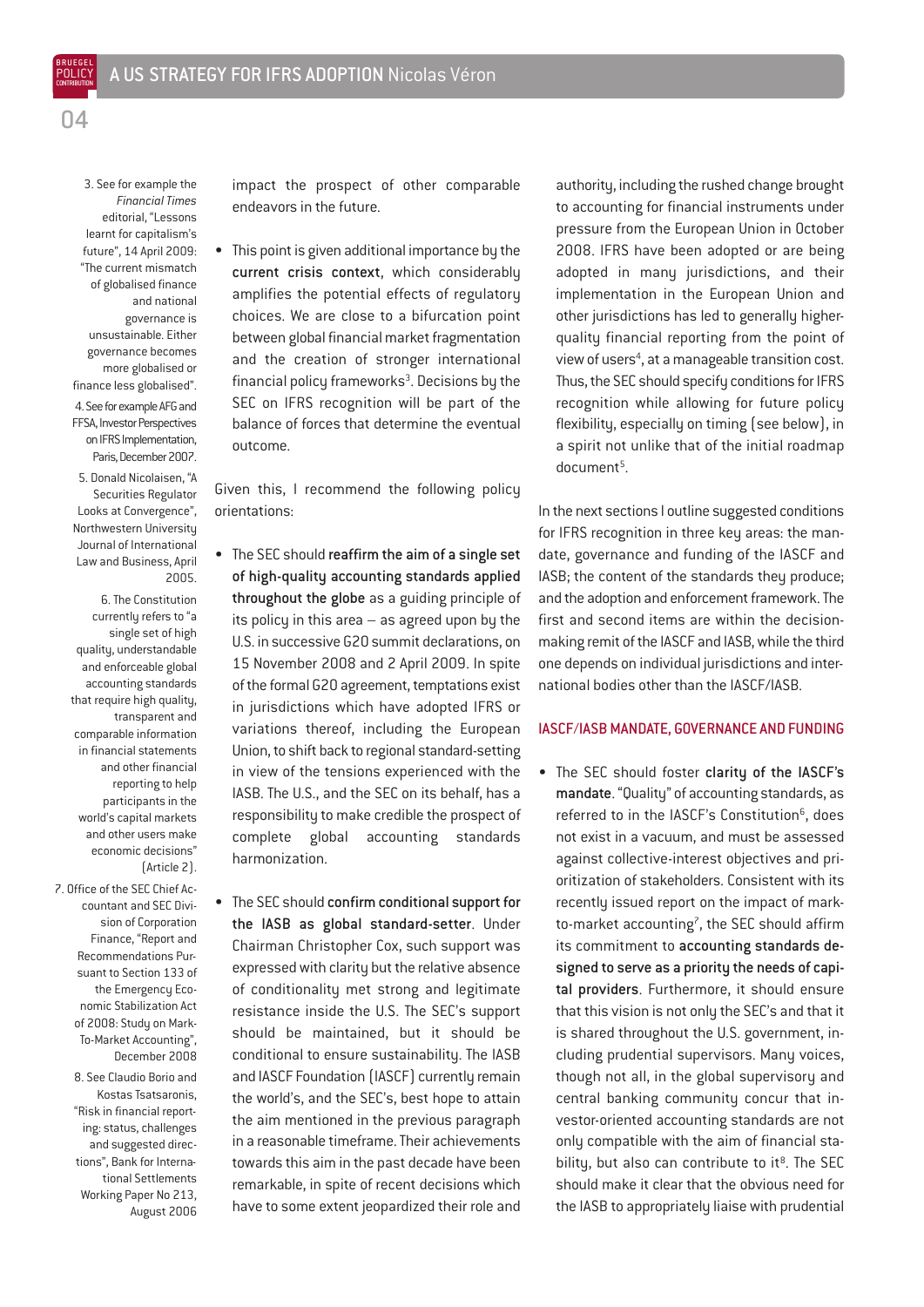05

BRUEGEL POLICY **CONTRIBUTION** 

*'The SEC should foster a comprehensive overhaul of the IASCF's governance framework, and promote a transformation of the Monitoring Board into a broader Governing Body that would better represent the global stakeholders of IFRS.'*

supervisors, as has been emphasized in the declaration of the London Summit on 2 April, should not be interpreted as a dilution of standard-setting's orientation towards investors' needs. It should see to it that the long overdue revision of the IASB's conceptual framework does not introduce ambiguity on this point.

• The SEC should also foster a comprehensive overhaul of the IASCF's governance framework, which does not currently correspond to the IASCF's global responsibilities. The Monitoring Board established earlier this year is inherently dysfunctional, and marginal changes to its design cannot correct its fundamental flaws. The central idea of the Monitoring Board, which is to replicate the accountability channels of national standard-setters vis-à-vis national governments<sup>9</sup>, remains impractical as long as humankind does not submit itself to a global government. Furthermore, the concern to keep the Monitoring Board very small has led to key stakeholders being left out without apparent justification, and an absence of clarity of the criteria which led to the Board members' selection<sup>10</sup>. The SEC should promote a transformation of the Monitoring Board into a broader Governing Body that would better represent the global stakeholders of IFRS. This governing body should specifically entail a high degree of accountability to representatives of the investment community, in coherence with the previous paragraph about the organization's mandate, and also include representation of other stakeholder categories such as analysts, auditors, preparers, alongside national and regional regulators and political authorities. It should be governed by the IASCF's Constitution $11$ . It should also put an end to the fiction that the Monitoring Board's task can be artificially limited to Trustee appointments and reappointments (let alone to actual monitoring), which is contradicted by

the present Monitoring Board's already sweeping prerogatives<sup>12</sup>. The governing body should, in particular, be sole competent to amend the IASCF's Constitution. These recommendations are not trivial to implement. They entail a degree of organizational complexity, and require a spirit of institutional innovativeness that the IASCF has not much displayed in recent years. But reform along such lines is the only sustainable way to ensure the desired legitimacy, independence and authority.

• Finally, the SEC should foster a rethink of the IASCF's funding structure, which is currently built on an underlying concept of taxation without representation $13$  and is therefore neither sound nor sustainable. The SEC should encourage the IASCF to align the funding structure with the representation of global stakeholders as outlined in the previous paragraph, as opposed to country-based funding schemes as have been developed since 2006.

I am aware that the recommendations in the two previous paragraphs would lead to a framework of governance and accountability which has no obvious precedents among existing global organizations. But the task that the IASCF has given itself, the autonomous setting at global level of norms with as much economic impact as accounting standards, is also without precedent. Thus, the IASCF cannot escape the need to find innovative institutional responses to this largely unprecedented challenge.

#### CONTENT OF IFRS

Even though the IASCF's identity and governance will be a key determinant of the future quality of IFRS, the SEC should also ground its future decisions on the content of the standards themselves and on the characteristics of the process under

9. Press release of the IASCF, 29 January 2009: "This basic approach to the architecture of governance is similar to that in place in many national jurisdictions for accounting standardsetters".

10. For a more in-depth analysis, see my testimony in the IASCF's Constitution Review Round Table of 19 June 2008, subsequently published as "Empower Users of Financial Information as the IASC Foundation's Stakeholders", Bruegel Policy Contribution series, July 2008.

11. By contrast, the Charter of the Monitoring Board, adopted on 1 April 2009, is outside the remit of the IASCF Constitution. In my view this is incompatible with the autonomy of the IASB. See the comment letter by Deloitte in response to the IASCF's consultation on the establishment of the Monitoring Board (Review of the IASCF Constitution), 19 September 2008: "Agreeing to the creation of a monitoring group without knowing exactly what its powers or terms of reference are to be, and where within (or out-with) the governance system of the IASC Foundation it is to fit would represent a 'leap of faith' on behalf of the IFRS community".

12. As set out in the Memorandum of Understanding to Strengthen the Institutional Framework of the IASCF of 1 April, which establishes the Trustees' relationship with the Monitoring Board.

13. The IASCF's euphemism for taxation is "nonvoluntary funding", in the Preamble of the Memorandum of Understanding referred to in the previous note.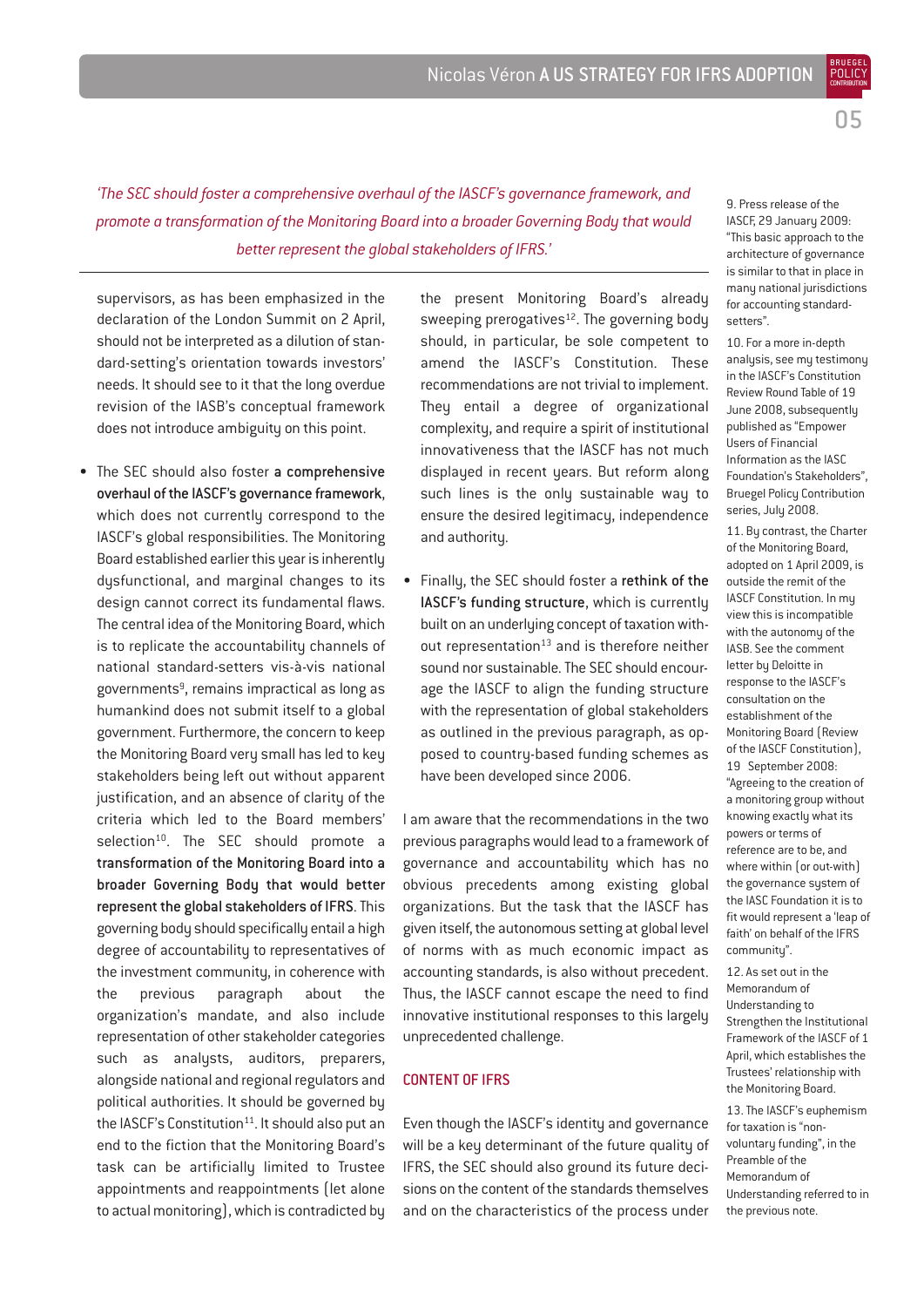which they are prepared and adopted. Under this objective:

- The SEC should insist on standards quality above convergence. The convergence process between IFRS and U.S. GAAP, initiated under the Norwalk Agreement of 2002 between the IASB and FASB and the subsequent Memorandum of Understanding of February 2006, has not always been conducive to an enhancement of standards quality, and in some cases can be specifically identified as a cause of decrease in quality of IFRS<sup>14</sup>. Such developments are doubly detrimental, through the direct impact on financial reporting but also because they tend to undermine the acceptance of IFRS outside the U.S., by making standard-setting appear as dominated by U.S. special interests as opposed to the interests of users of financial information prepared using IFRS. Convergence between IFRS and U.S. GAAP is a legitimate aim for the SEC, as it potentially lowers the cost of transition to IFRS for U.S. issuers, but it should not be allowed to supersede the more important objective of standards quality.
- Consistent with the previous point, the SEC should encourage improvement of the IASB's agenda-setting process which has been excessively dominated by the convergence objective since 2002 and especially since 2006. Agenda-setting should instead be based on an autonomous assessment of IFRS' gaps and shortcomings, such as currently on insurance liabilities or the conceptual framework. Alignment of IFRS on U.S. GAAP should be reserved to cases where the latter offer unambiguously superior solutions.
- In the interest of users, the SEC should encourage the IASB to reduce the complexity of the current IFRS. There is a widespread

assessment in the user community that some of the present complexity is not justified by the requirement of high-quality financial reporting<sup>15</sup>.

In a similar vein, the SEC should encourage the IASB to ensure a better enforceability of IFRS by reducing the degree of discretion granted to companies in cases where such discretion is not generally conducive to higher-quality reporting. High-visibility developments such as the booking in 2007 by Société Générale of a trading loss incurred in January 2008, invoking the "true and fair view override" under IAS 1, and other less visible cases, have reinforced the perception that there is significant room for improvement of IFRS from that viewpoint. This debate cannot and should not be reduced to the largely misleading, though often heard, blackand-white opposition between "principlesbased" and "rules-based" standards.

#### CONSISTENT ADOPTION AND ENFORCEMENT

Comparability is a crucial promise of IFRS, and is one of the parameters which the SEC needs to assess in considering their future recognition in the U.S. As mentioned in the previous paragraph, comparability can be enhanced by the content of IFRS and the extent to which the standards limit companies' discretion in their financial reporting. Even more important for comparability is the consistency of adoption and enforcement practices across jurisdictions. I do not include here a specific development about audit quality, but it is a significant dimension from this point of view.

• On adoption, the SEC should tailor the necessary safeguards of U.S. national sovereignty so as to preserve the vision of a single global set of standards. As part of the responsibility granted to it by U.S. legislation, the SEC should

14. One such case is the adoption in 2006 of the IFRS 8 standard on operating segments. See my note for the European Parliament's Economic and Monetary Affairs (ECON) Committee, published as "EU Adoption of the IFRS8 Standard on Operating Segments", Bruegel Policy Contribution series, September 2007.

15. See for example Moody's Global Corporate Finance Special Comment, "Are We Better Off Under IFRS?", November 2008.

*'The SEC should insist on standards quality above convergence. The convergence process between IFRS and U.S. GAAP has not always been conducive to an enhancement of standards quality, and in some cases has been a cause of decrease in quality of IFRS.'*

BRUEGEL POLICY

 $\cap$